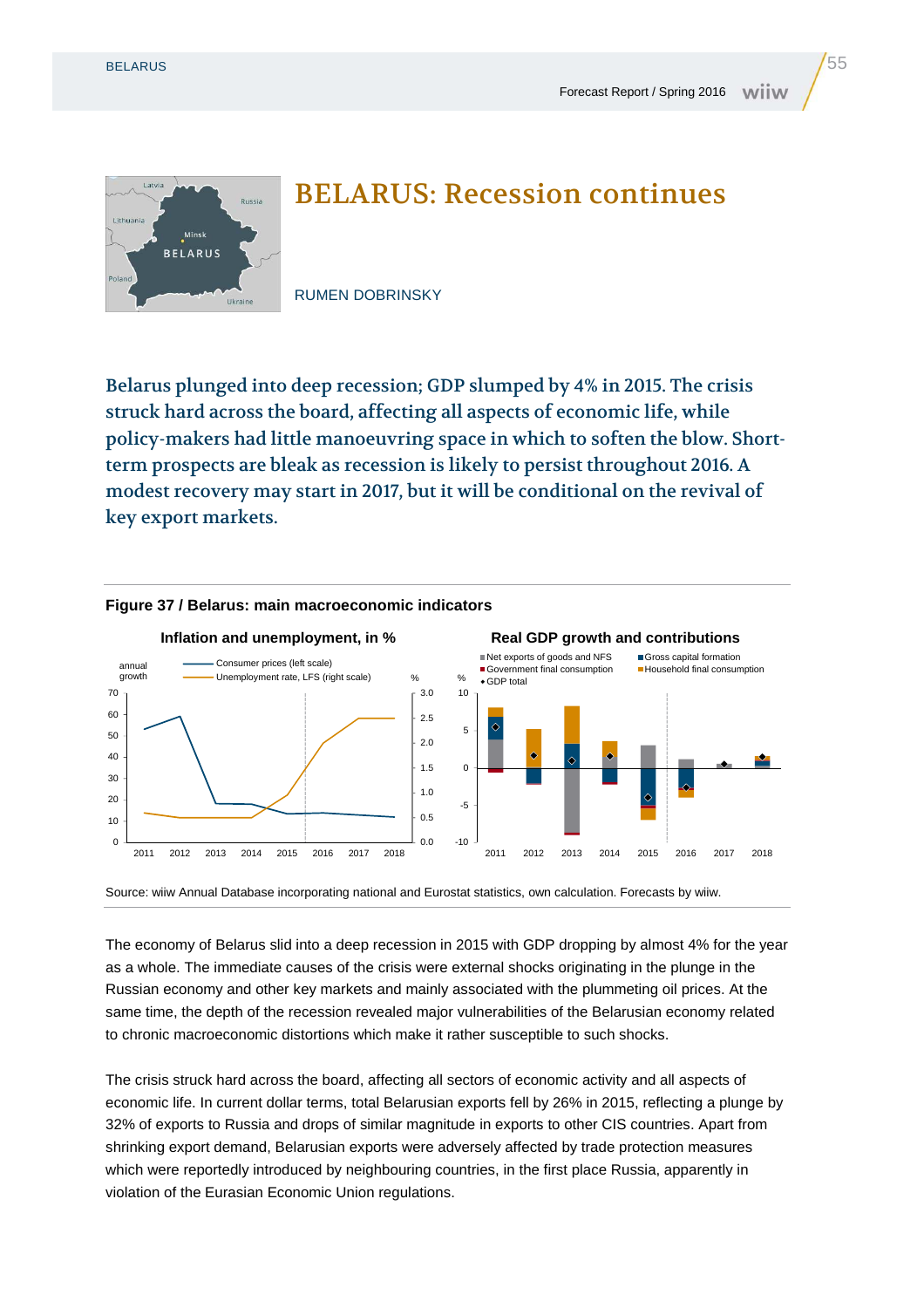As regards the real economy, the important manufacturing sector was most affected as it was directly exposed to the demand shock due to the shrinking exports to Russia. Production in sectors such as textiles, leather and footwear, plastics and rubber, pulp and paper fell by some 10-15% in 2015 while flagship sectors such as machine engineering and transport equipment experienced output drops by some 20-25%. There was also a significant drop (by some 10%) in construction output. Domestic demand was also seriously hit, with gross fixed capital formation plunging by 15% and private consumption by 3%.

The crisis brought severe distress to the population, which had enjoyed a decade and a half of relatively steady growth. Average real consumer wages in 2015 declined for the first time in more than 15 years. Moreover, due to the sharp exchange rate depreciation, average dollar wages in 2015 fell by 30%. The situation on the labour market also deteriorated considerably although the absence of LFS statistics makes it impossible to see a more accurate picture. The Belarusian media reported the widespread practice of reduced working hours (and hence lower pay) at manufacturing plants, a practice tolerated by the authorities in an attempt to prevent massive open layoffs. Registered unemployment also rose although reported levels can hardly be taken as meaningful.

Given the plunging exports, Belarus was faced with acute balance of payments constraints. Plus, it also faced increasing fiscal constraints both due to the recession but also due to lower oil duty revenue associated with the drop in the prices of oil products.<sup>39</sup> Faced with revenue shortages, the government kept curbing budgetary spending by introducing tight wage controls in the public sector and cutting public investment and government support to the state-owned industrial sector. Directed lending<sup>40</sup>, which has for long been a source of implicit government subsidies for selected state-owned companies, started to decline: from a level of some 6% of GDP in 2013 and 2014 it fell to 5% in 2015 and is expected to drop further in 2016.

The authorities also applied a range of monetary measures in an attempt to curb macroeconomic imbalances. In 2015, the Belarusian National Bank introduced major changes in its monetary policy objectives and instruments. It switched from a quasi-fixed exchange rate regime to monetary targeting and a managed float based on a basket of three currencies (dollar, euro and Russian rouble). Within this change, the central bank policy rate should gradually become the main monetary policy instrument whereas interventions on the foreign exchanges market are to be considerably reduced. The declared longer-term policy objective of the central bank is to switch to inflation targeting at some future point. The practice of directed credit is basically incompatible with such monetary arrangements so the Belarusian National Bank has suggested its gradual phasing out. However, it remains to be seen whether the government will be ready to give up this instrument for direct intervention in the economy.

Under the new policy regime, the Belarusian rouble depreciated sharply in the course of 2015 and this trend continued in the first months of 2016. At the same time, the Belarusian National Bank considerably tightened the money supply with the aim to prevent inflationary spillovers through the exchange rate pass-through. The combination of monetary tightening and rigid wage controls did indeed curb domestic

<sup>&</sup>lt;sup>39</sup> In accordance with the existing bilateral agreements, Belarus imports crude oil from Russia at preferential prices and re-exports refined oil products to both Russia but also to Western Europe. Oil duties have been a main source of budget revenue in Belarus.

<sup>&</sup>lt;sup>40</sup> Directed lending in Belarus refers to a peculiar form of state support through preferential loans earmarked for selected economic sectors and activities (as identified in governmental programmes) at subsidised interest rates.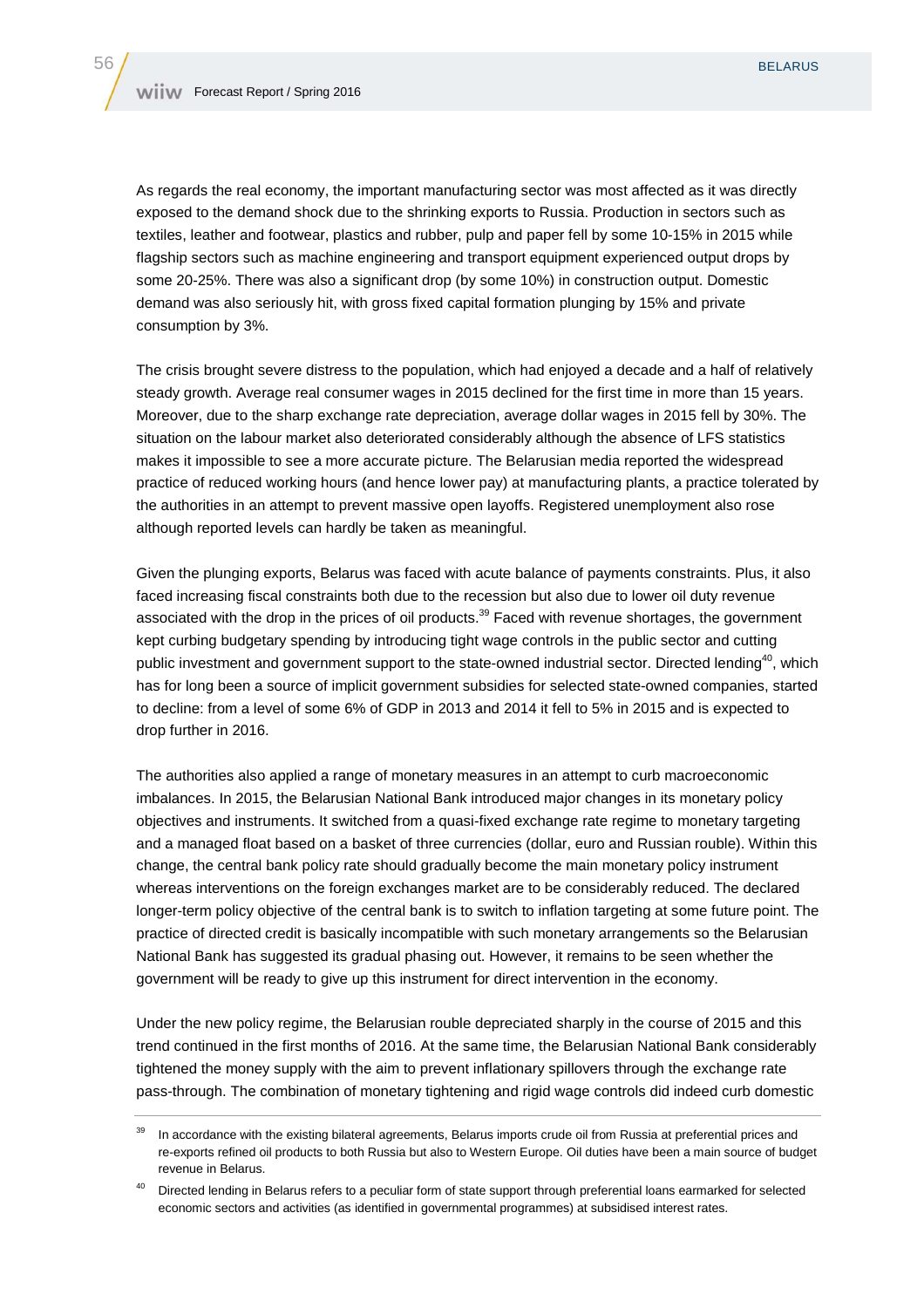demand and helped prevent the outburst of very high inflation in 2015, in contrast to previous episodes of rouble depreciation.

The crisis was a major blow to policy-makers in a year when key presidential elections were held. Besides, unlike other past episodes of financial turmoil that Belarus had experienced, this time policymakers had very little, if any at all, policy degrees of freedom to moderate the negative effects of the shocks. The habitual way of mitigating balance-of-payments strain in the past was larger foreign borrowing, mostly from Russia, and such resources were then used as a cushion for the economy and the population. An important difference in 2015 was that this time the shocks came from the East with the Russian economy itself in a deep recession and under severe financial constraints. Plus, the growing public foreign debt itself restrained the zeal of the authorities to seek additional debt on the international financial markets.

In 2015, Belarus continued to fund most of the balance of payments gap through official borrowing but at considerably lower levels than in previous years. In the first half of 2015, Belarus managed to raise some USD 2.5 billion from Russian sources (the Russian government and Sberbank); however, further attempts in the second half were futile. Belarus also officially requested financial support from the Stabilisation and Development Fund of the Eurasian Development Bank. The initial request for USD 3 billion was subsequently reduced to USD 2 billion but nevertheless, as of the moment of writing, the two sides had not yet reached an agreement on the terms of the loan. In May 2015, Belarus concluded a framework agreement with China on credit lines totalling USD 7 billion. However, up till now progress in the absorption of this funding has been rather limited. The lifting of the EU sanctions may ease Belarus's access to financial markets but high borrowing costs will continue to be a deterrent to such financing. It is thus becoming increasingly clear that, in order to address the persistent macroeconomic imbalances, policy needs to tackle the structural problems that give rise to such distortions.

In November, Belarus opened negotiations with the IMF on a new economic programme that could be supported by IMF financial assistance. Negotiations are still in their initial phases and it is by far not clear whether they will be concluded successfully. A key stumbling block is the reluctance by the authorities to take tough radical reform measures as well as the absence of clearly formulated positions of the authorities on the negotiations. While the government and the central bank are leaning towards a more pragmatic approach, including the acceptance of some of the long-standing IMF requirements such as speedy privatisation, elimination of directed credit and abandoning of wage targets, the influential presidential administration (without whose sanction no deal can be made) seems still to be very much against any radical moves in the policy course.

The internal policy disputes surfaced clearly in January 2016, when the government came up with an anti-crisis plan and a medium-term reform programme which was to some extent tuned to the IMF's requirements. The draft programme was not made public but reportedly it proposed a series of reform measures aimed at the establishment of a competitive environment on the domestic markets, including the restructuring and financial rehabilitation of the state-owned firms (as a preparatory step towards their privatisation), support to private entrepreneurship and small businesses and reduction of direct public intervention into the economy. However, these proposals were summarily discarded by the presidential administration; instead, the president came up with a counter directive targeting 'economic security', which in the main amounts to just some cosmetic changes to the present policy course of muddling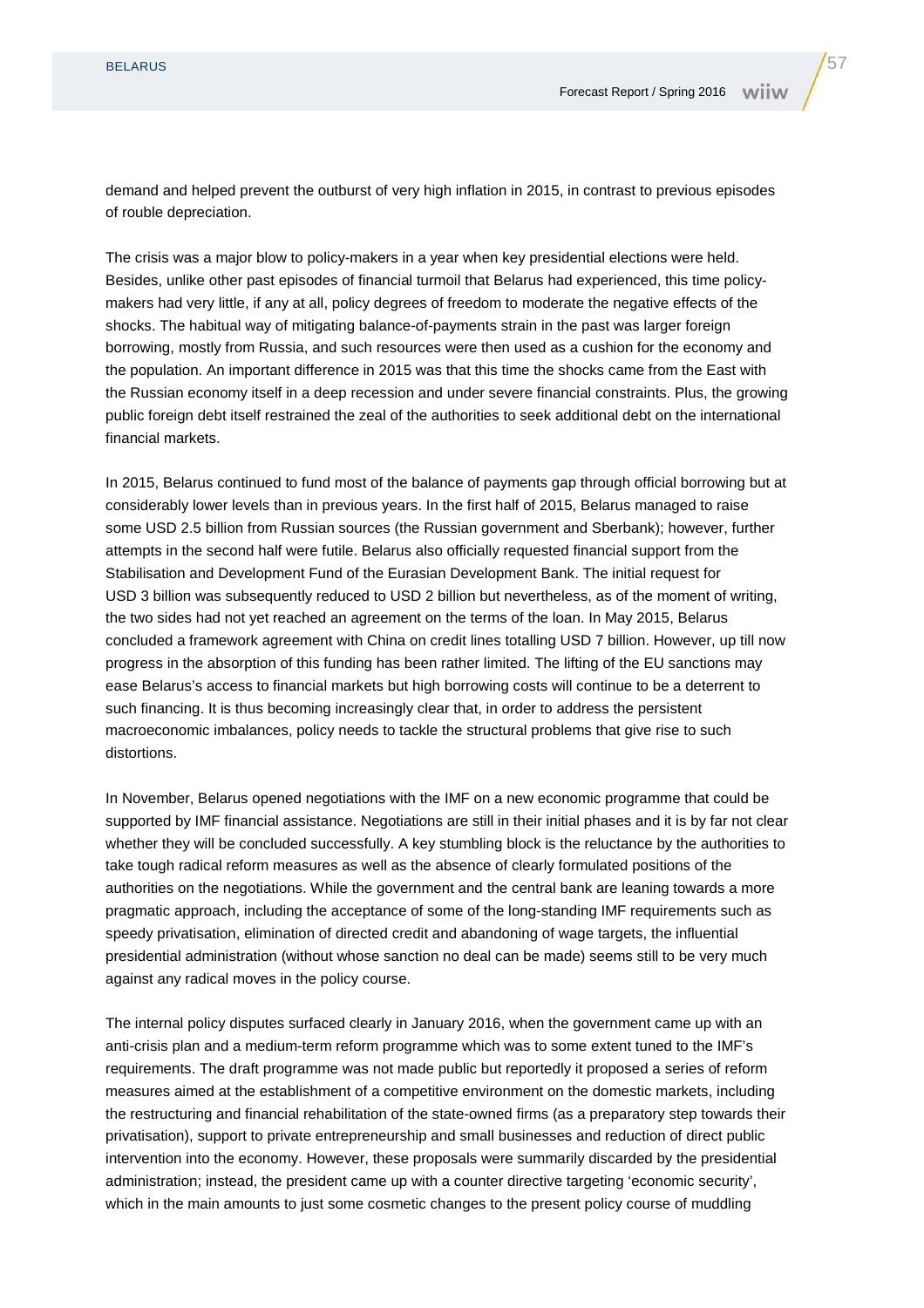through. Subsequently, the government came up with an amended programme reflecting the presidential directive in which the planned reforms were toned down considerably. It does envisage the reduction of directed credit to some 3% of GDP and the privatisation of about 60 state-owned firms in 2016; however, its main thrust is again the state patronage over the economy. It remains to be seen how long such a course can be sustained or whether it will be overtaken by events. At the same time, the administration does not seem to be willing to sacrifice the course towards macroeconomic stabilisation advocated by the central bank.

The short-term prospects for the Belarusian economy remain bleak and recession will likely persist in 2016. The balance of payments and fiscal constraints are likely to remain binding as regards the degrees of policy freedom therefore limiting the capacity of the authorities to pursue pro-active policies. Thus it can be expected that the course of fiscal and monetary austerity will be continued in the foreseeable future. Coupled with the ongoing downturn in export markets, this would result in a continuing slump in overall final demand. The forecast envisages a gradual and moderate recovery starting in 2017 which, however, will be conditional on the eventual revival of the key export markets.

Sustaining Belarus's macroeconomic stability in the long run hinges on the undertaking of deep and painful structural reforms. Despite the current reluctance of the authorities, the shift towards a more radical policy reform course seems inevitable; the main unknown is the timing of when this will happen.